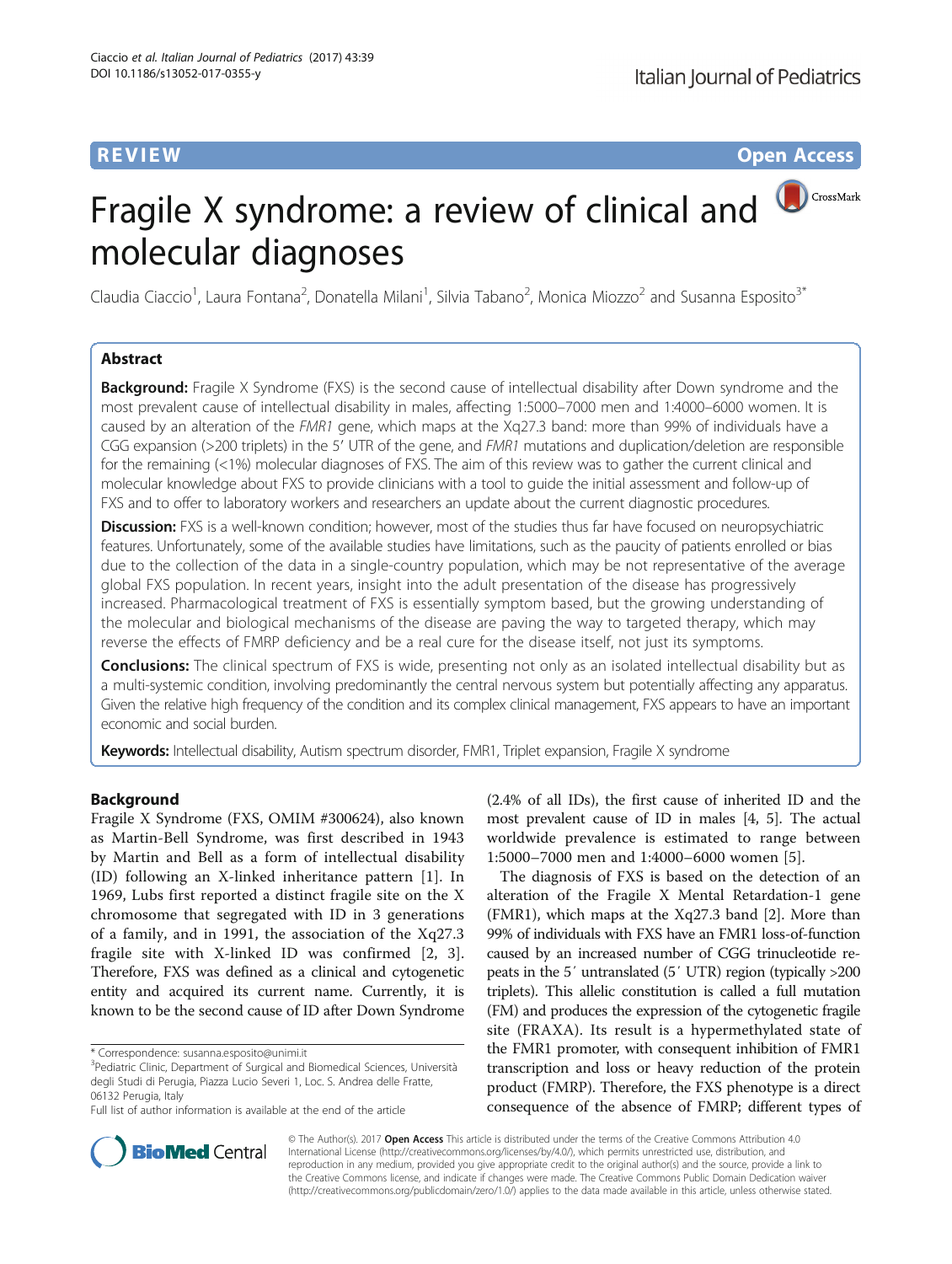FMR1 alterations (deletions encompassing the gene, intragenic deletions/duplications, single-nucleotide variants) are responsible for the remaining  $\left\langle \langle 1\% \rangle \right\rangle$  molecular diagnoses of FXS [[6\]](#page-9-0).

The normal number of repeats within the FMR1 gene ranges from 5 to 44; a repeat number of 45–54 is considered to be a grey zone. A repeat number of 55–200 is called pre-mutation (PM), and it is associated with pathological conditions that differ from FXS : premature ovarian failure (POI) in females and fragile X - associated tremor/ataxia syndrome (FXTAS) in males (less frequently also in females) [[6\]](#page-9-0). Given the phenotype breadth of the FMR variations, typical of trinucleotide expansion disease, we chose here to provide a review that is limited to the complete FXS phenotype, which affects individuals carrying a FM allele.

FXS inheritance does not follow a Mendelian pattern, but it depends on the number of trinucleotide repeats within the promoter of the FMR1 gene [[6\]](#page-9-0): a transition from the PM to FM allele can occur because of the expansion phenomenon during the transmission of the maternal (very rarely of the paternal) X chromosome carrying a PM to her children [\[3](#page-9-0), [4](#page-9-0)]. The frequency of individuals with the PM allele in the total population is approximately 1:850 for males and 1:257–300 for females [[5,](#page-9-0) [7](#page-10-0)] - i.e., one in 300 females randomly chosen among the general population can potentially generate an affected male child.

Affected men have a typical phenotype, characterized by ID, long face, large and protruding ears, and macroorchidism [[4, 6](#page-9-0), [8\]](#page-10-0). Females heterozygous for the FM allele have a 30% chance of having a normal intelligence quotient and a 25% chance of having ID with an IQ < 70; nonetheless, they can present learning deficits and emotional difficulties [\[4](#page-9-0)]. The phenotype in females is strongly connected to the X inactivation (XCI) pattern.

However, FXS is much more than a simple ID; it is a multi-systemic condition that can potentially affect any apparatus because FMRP is widely expressed. The aim of this review was to gather the current clinical and molecular knowledge about FXS to provide clinicians with a tool to guide the initial assessment and follow-up of FXS and to offer laboratory workers and researchers an update regarding the current diagnostic procedures.

# **Discussion**

# General clinical features

Generally, prenatal and neonatal diagnoses are not possible with a negative family history because of the lack of ultrasound and clinical findings. At birth, the height, weight, and head circumference of FXS children are within the normal range [[9\]](#page-10-0). The most prominent clinical features of the condition are summarized in Table 1. The height and weight seem to follow the normal growth curves;

**Table 1** Clinical features of FXS males [[4,](#page-9-0) [7](#page-10-0), [9, 11, 13](#page-10-0), [17](#page-10-0), [18](#page-10-0), [24,](#page-10-0) [26](#page-10-0), [27](#page-10-0), [32, 34, 36, 37](#page-10-0), [51](#page-10-0)]

| Features                        |                                | Frequency                                              |
|---------------------------------|--------------------------------|--------------------------------------------------------|
| Face                            | Long/Narrow face               | 83%                                                    |
|                                 | Macrocephaly                   | 81%                                                    |
|                                 | Prominent ears                 | 72-78%                                                 |
|                                 | High-arched palate             | 94%                                                    |
|                                 | Prominent jaw                  | 80%                                                    |
|                                 | Facial hypotonia               | <b>NA</b>                                              |
|                                 | Eye puffiness                  | <b>NA</b>                                              |
|                                 | Closely spaced eyes            | <b>NA</b>                                              |
|                                 | Long palpebral<br>fissures     | <b>NA</b>                                              |
|                                 | Epicanthal folds               | <b>NA</b>                                              |
|                                 | Flat nasal bridge              | <b>NA</b>                                              |
|                                 | Broad nose                     | <b>NA</b>                                              |
|                                 | Broad philtrum                 | <b>NA</b>                                              |
| Central nervous<br>system       | FFG anomalies                  | 74%                                                    |
|                                 | Epilepsy                       | 10-20%                                                 |
|                                 | Brain MRI anomalies            | Up to 50% of patients with<br>neurologic comorbidities |
| Neuropsychiatric<br>involvement | Psychomotor delay              | $~100\%$                                               |
|                                 | ID                             | $~100\%$                                               |
|                                 | Aggressiveness                 | 90%                                                    |
|                                 | Attention problems             | 74-84%                                                 |
|                                 | Hyperactivity                  | 50-66%                                                 |
|                                 | Anxiety Disorder               | 58-86%                                                 |
|                                 | ASD                            | 30-50%                                                 |
|                                 | Sleep problems                 | 30%                                                    |
|                                 | ADHD                           | 12-23%                                                 |
|                                 | Depression                     | $8 - 12%$                                              |
| Musculoskeletal<br>system       | Joint hypermobility            | 50%                                                    |
|                                 | Pectus excavatum               | 50%                                                    |
|                                 | Flat feet                      | 29-69%                                                 |
|                                 | Spine deformity                | 6–9%                                                   |
| Cardiovascular                  | Mitral valve<br>anomalies      | $3 - 12%$                                              |
|                                 | Aortic root dilatation         | 25%                                                    |
| Eye                             | Refractive errors              | 17-59%                                                 |
|                                 | Strabismus                     | 8-40%                                                  |
|                                 | Nystagmus                      | $5 - 13%$                                              |
| Other                           | Macroorchidism                 | 63–95%                                                 |
|                                 | Obesity/overweight             | 53-61%                                                 |
|                                 | Recurrent otitis<br>media      | 47-97%                                                 |
|                                 | Gastrointestinal<br>complaints | 31%                                                    |
|                                 | Soft skin                      | NА                                                     |

Abbreviations: NA not available, ID intellectual disability, ASD autism spectrum disorder, ADHD anxiety disorder/hyperactivity disorder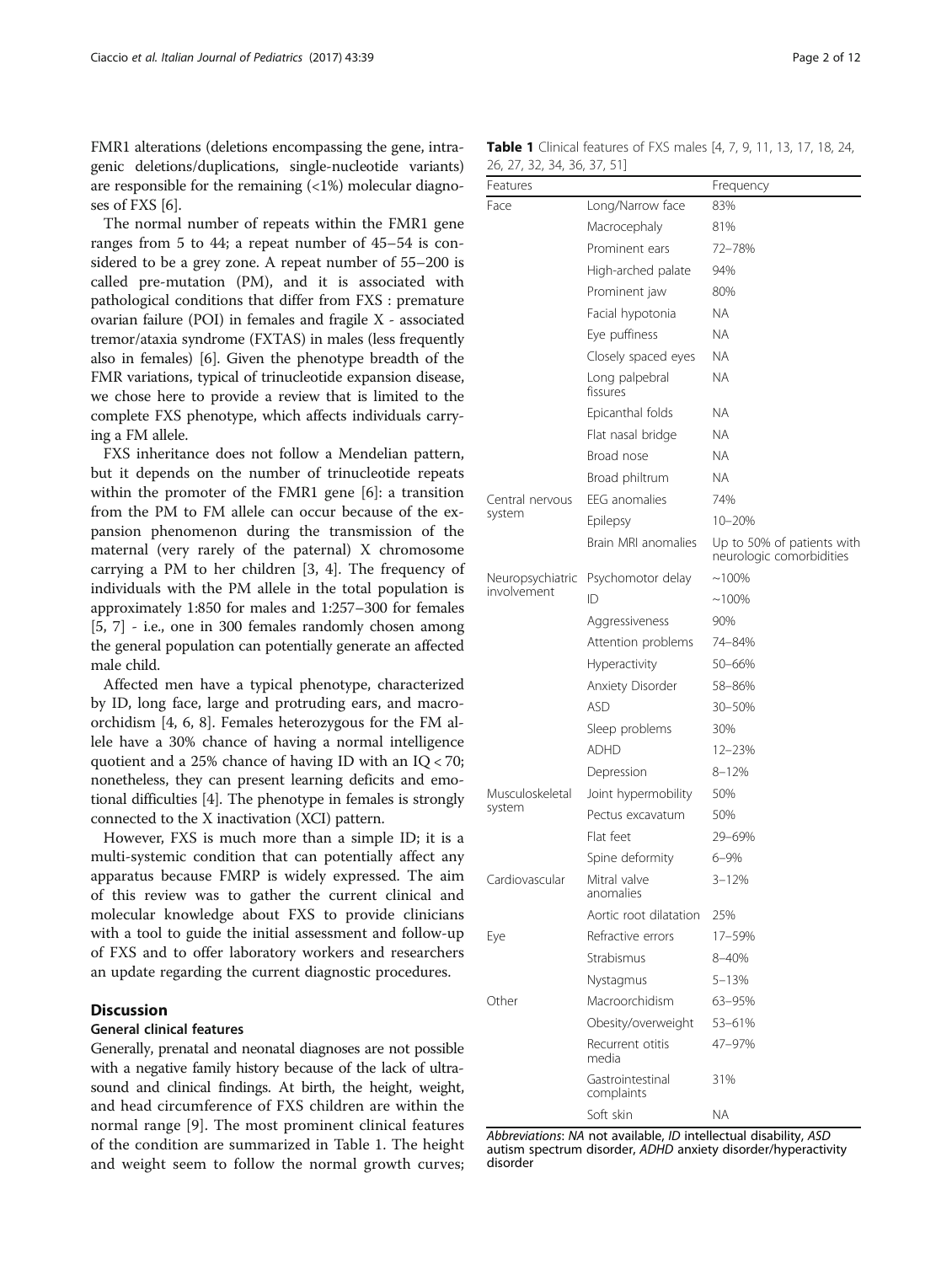otherwise, the head circumference tends to reach the higher centiles: in prepubertal age, the majority of FXS children develop macrocephaly, with a head circumference larger than the 50th percentile [[4](#page-9-0), [6](#page-9-0), [9](#page-10-0)]. The facial characteristics become more distinctive in early childhood, when the patients start showing a long narrow face and prominent ears [[4,](#page-9-0) [9, 10\]](#page-10-0). This latter sign is one of the hallmarks of FXS, but it is often a relative parameter, as the narrowness of the faces of some affected males exaggerates their ear prominence [\[10\]](#page-10-0). Other reported facial features are the prominence of the jaw, a high-arched palate, puffiness around the eyes, long palpebral fissures, closely spaced eyes, epicanthal folds, strabismus, flat nasal bridge, broad nose, broad philtrum, and facial hypotonia (demonstrated by slackness of the lower jaw) [\[4, 6](#page-9-0), [8](#page-10-0)–[10](#page-10-0)] (Fig. 1). Notably, not all facial features are recognizable at a young age (most have been recorded only after puberty), and approximately 30% of young children with FXS will not have obvious dysmorphic features [[6](#page-9-0), [10\]](#page-10-0).

The most important clinical abnormality associated with defects of the FMR1 gene is global developmental delay/ID. The psychomotor delay involves both walking age (mean  $= 2.12$  years) and age at first words (mean  $=$ 2,43 years) [\[11\]](#page-10-0). Both males and females with FXS present a wide range of learning disabilities in the context of normal, borderline IQ or mild to severe ID [[12](#page-10-0)]. The IQ of males with FM varies with studies, with a mean value of 40–51 [\[11](#page-10-0)–[13](#page-10-0)]; 68% of FM males have an IQ score lower than 50, while 18% have a score above 70 [[11](#page-10-0)]. The IQ score directly correlates with the level of FMRP production:



Fig. 1 An FXS child showing long face, large and prominent ears, long palpebral fissures, broad philtrum, and facial hypotonia

higher levels of FMRP are found in individuals with an IQ above 70, showing only moderate emotional and learning difficulties [[4](#page-9-0), [14, 15](#page-10-0)]. Similarly, those individuals with "size-mosaicism" (full mutation plus premutation, grey zone or normal alleles) have higher IQs than those without mosaicism [[15](#page-10-0)]. Females with FM present a wider range of phenotypic characteristics than men, depending on the XCI pattern: 70% of FM women present with some degree of cognitive impairment [\[4\]](#page-9-0).

# Neurological features

An important comorbidity in FXS is epilepsy. Reports have suggested a prevalence of seizures among FXS children, present in 10–20% in boys and 5–10% in girls [[13](#page-10-0), [16, 17](#page-10-0)]. Complex partial seizures have been reported to be the most frequent among FXS patients with epilepsy (89.3%) [\[13](#page-10-0), [16](#page-10-0)], followed by generalized tonic-clonic seizures (46.4%), and simple partial seizures (25%). The latter type is always associated with another type of epilepsy; febrile convulsions have been reported in 7.1% of patients with epileptic seizures [[13](#page-10-0)]. The age of onset is usually between 2 and 10 years, and this comorbidity typically disappears with growth, although 25% of FXS patients continue to have epilepsy into their adult years [[13, 16\]](#page-10-0). Seizures have usually a low frequency of recurrence and sometimes manifest themselves following intercurrent infections or exposure to other environmental factors [\[13](#page-10-0)]. Epilepsy usually has a good response to therapy [[13](#page-10-0), [16](#page-10-0)]. Most patients control their seizures with antiepileptic drugs (AEDs); only 7% of the patients need more than one drug, and 10% of the patients do not need any therapy [\[13](#page-10-0)].

Independently from epilepsy, patients with FXS also have a higher prevalence of EEG abnormalities (74%) [[13, 18\]](#page-10-0); these abnormal EEG findings, however, may not always manifest with seizures and/or a subsequent diagnosis of epilepsy. In a study by Hear et al., 47% of FXS patients exhibited slowing of the posterior dominant rhythm for age, and 42% had focal spikes from various anatomic regions [\[18\]](#page-10-0). Nevertheless, consistent with seizure remission with age, 35% of children showed normalization of the EEG background after the age of 8 years, and when present, they are more often nonspecific and limited to only one location [\[13](#page-10-0), [18](#page-10-0)].

MRI is usually normal [[13, 18\]](#page-10-0). When anomalies are found, these are more frequently diffuse atrophy and cortical thickness, increased whole hemispheric and lobar cortical volume, and increased cortical complexity [\[13, 19](#page-10-0)]. These aspects are consistent with the decreased pruning and increased spine density and length and with the presence of an immature spine, as reported in FXS patients and mice [\[19](#page-10-0)–[21\]](#page-10-0).

Further reported findings are atrophy of the cerebellar vermis, thinning of the corpus callosum, hippocampal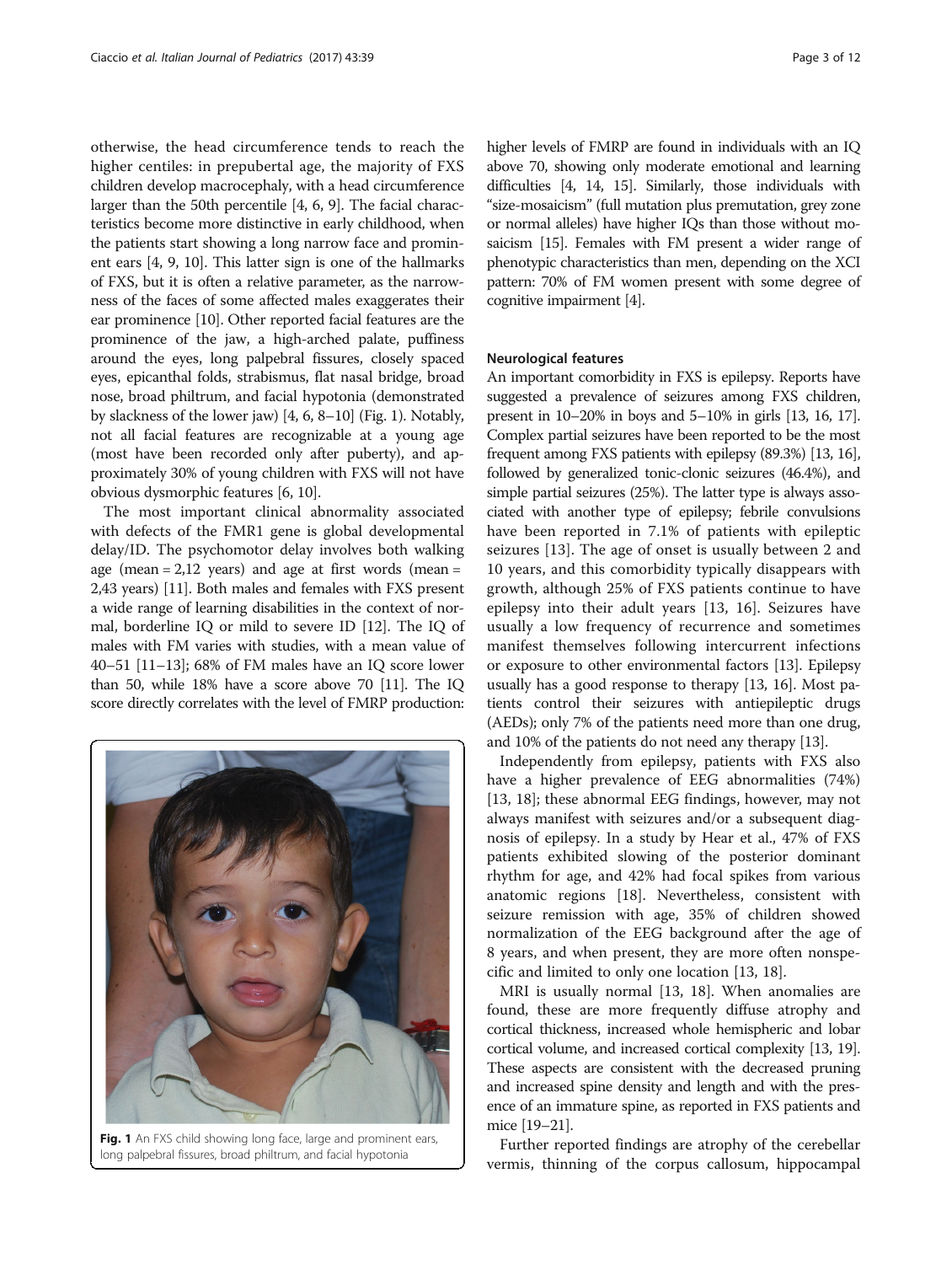anomalies, enlarged fourth ventricle, lacunar infarction of the basal ganglia, and mesial temporal sclerosis; the latter describes only cases of refractory seizures due to recurrent prolonged episodes of status epilepticus [[13](#page-10-0), [18](#page-10-0)]. A recent study by Hall et al. discovered increased fractional anisotropy in patients with FXS in the left and right inferior longitudinal fasciculus, right uncinate fasciculus and left cingulum hippocampus compared with that in controls; additionally, this aspect could be attributed to the aberrant pruning and axon growth dysregulation, resulting from FMRP reduction [[22\]](#page-10-0). All of these MRI anomalies in brain morphology correlate negatively with cognitive performance in FXS children [\[19](#page-10-0)].

# Neuropsychiatric features

Over the years, FXS has been associated with several neuropsychiatric and neuropsychological phenotypes, showing that ID is rarely presented alone in this disease. Psychomotor delay is the first sign of an upcoming ID in the scholar age, and it is quite an early finding. The developmental profile of infants with FXS deviate from that of the general population by 6 months of age, involving all domains of development (fine motor, visual reception, expressive communication, and receptive communication) [[23](#page-10-0)]. The average functional level of male patients shows an improving trend until the age of 25, even remaining below that of the general population. Then, patients enter a relatively stable phase until the age of 50; at that time, the skills of FXS males begin to worsen [[24](#page-10-0)].

FXS patients are considered to be at a high risk of developing one or more neuropsychiatric disorders. An association between autism and FXS was first noted in the early 1980s, and a growing number of reports of further neuropsychiatric conditions emerged in the following years. Among those, the associations FXS/autism and FXS/Anxiety Disorder Hyperactivity Disorder (ADHD) are the most studied [[11, 17, 25](#page-10-0)–[33](#page-10-0)].

The autism-like presentation of many FXS males is known since the earliest study on the psychological characterization of the syndrome [\[25](#page-10-0)]. It is estimated that 30–50% males and 25% females with FXS have an Autism Spectrum Disorder (ASD) as a comorbidity [[26](#page-10-0), [27](#page-10-0), [30](#page-10-0)]. Some studies suggested that there is an age-related improvement in some but not all ASD symptoms across adulthood for FXS men [[27](#page-10-0), [28](#page-10-0)]: autism is diagnosed in approximately 49% of children but 41% of adolescents/adults [[27](#page-10-0)]. Nevertheless, the ASD-related impairment seems to be less severe in FXS individuals than in those with non-syndromic ASD [\[29\]](#page-10-0). In recent years, the change in the diagnostic criteria for ASD, due to the transition from DSM-IV TR to DSM-5 in 2013, is modifying this rate of incidence because the prevalence of ASD diagnoses is lower using the DSM-5 criteria across all age and sex groups [\[28, 30\]](#page-10-0). Only 50% of males diagnosed with ASD using the DSM-IV-TR parameter still fulfil the ASD criteria using the DSM-5. This gap is even broader for females; only 30% of FXS girls meet an ASD diagnosis changing from DSM-IV-TR to DSM-5 [[30\]](#page-10-0). Anyway, given the high prevalence of autistic features in FXS and the fact that sometimes it represents the only sign of the syndrome, all children affected by ASD, especially boys, should be tested for FMR1 [[6](#page-9-0)].

ADHD is considered one of the most common comorbidities in FXS, with more than one-half of male patients fulfilling the diagnostic criteria at some point in their lives. The prevalence of ADHD spectrum symptoms is 54–59%, a higher rate than that in individuals with isolated ID or different neuropsychiatric disorders [\[31](#page-10-0)]. The complete diagnostic criteria of ADHD are fulfilled by 12–23% of the FXS subjects [\[11](#page-10-0), [32](#page-10-0)]. Preschool boys seem not to differ from typically developing controls in the mean level of ADHD symptoms and reach their peak at school age (5–6 years) [[32\]](#page-10-0).

As part of the ADHD spectrum, isolated hyperactivity also has a high incidence, with 50–66% of FXS children being affected [[11](#page-10-0), [17](#page-10-0), [27, 33\]](#page-10-0); attention problems are well represented too, with an overall prevalence of 74–84% [\[17](#page-10-0), [27\]](#page-10-0). Anxiety disorder is another frequent trait of FXS subjects, with a prevalence that largely varies with studies in the range of 58–86% [[17](#page-10-0), [27, 34](#page-10-0)]. Cordeiro et al. demonstrated that in a group of 58 males and 39 females with FXS aged 5–33 years, 86.2% of males and 76.9% of females met the criteria for at least one anxiety disorder [\[34](#page-10-0)]. Both anxiety and attention problems seem to follow an increasing trend with age [\[27\]](#page-10-0).

The same trend also characterizes depression, which is prevalent in adolescents/adults rather than in children and has an overall prevalence of 8–12% in FXS individuals [\[17, 27](#page-10-0)]. This may not always manifest, but it can be revealed by withdrawal or increased aggression rather than by sadness, anhedonia, or irritability [\[26](#page-10-0)].

Other common neuropsychiatric conditions are the following: pervasive developmental disorder [[11](#page-10-0), [23](#page-10-0)], stereotypies (mostly hand/finger mannerisms) [\[11](#page-10-0), [35](#page-10-0)], sleep problems [[36](#page-10-0)], specific or social phobias [\[34](#page-10-0)], selective mutism [\[34\]](#page-10-0), restricted interests [[35\]](#page-10-0), compulsive and ritualistic/sameness behaviours [\[35](#page-10-0)], self-injurious behaviour [\[35](#page-10-0)], and aggressiveness [[27\]](#page-10-0). This latter aspect has been fully examined recently by Wheeler et al., who demonstrate that 90% of individuals with FXS, both males and females, were reported to be engaged in at least one aggressive act in the previous 12 months [[37](#page-10-0)]. Sleep disorders affect approximately 30% of FXS children of both sexes and manifest themselves as difficulties falling asleep, frequent night-time awakenings, and early awakening in the morning [[36\]](#page-10-0).

It is then clear that aside from ID, the neuropsychiatric/ neuropsychological profile of FXS is complex, and it has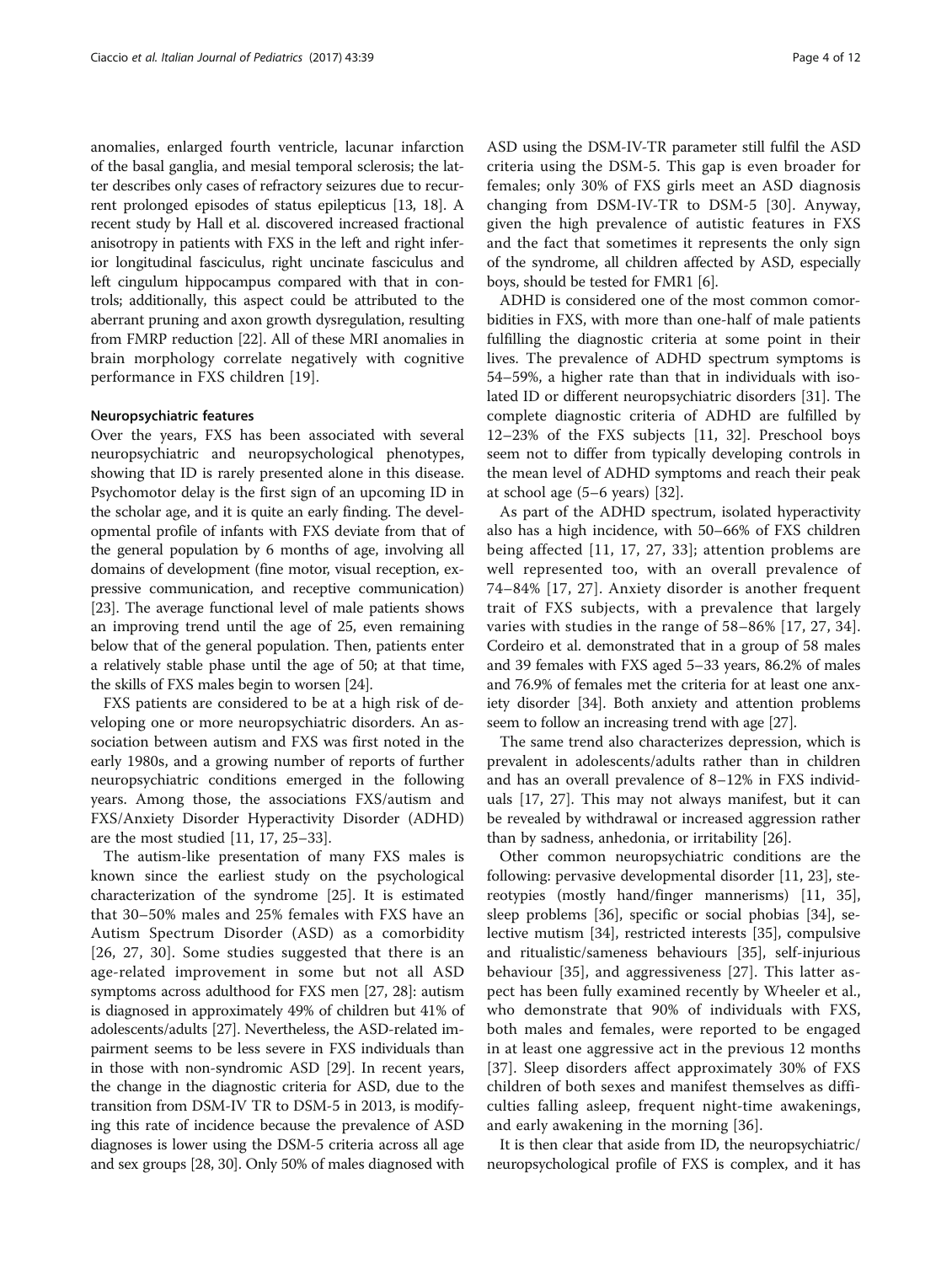been demonstrated that overall, when using DSM-IV-TR criteria, 73% of FXS patients can be diagnosed with at least one axis I psychiatric disorder [\[11\]](#page-10-0). This incidence can indeed be underestimated because the assessment of psychiatric symptoms in patients with FXS is often complicated by limitations in the accuracy of self-reporting and insight, atypical manifestation of some symptoms in the context of ID, and the relative lack of validated assessment tools. For example, limited expressive language and social reciprocity impairments often prevent a reliable communication of symptoms. Diagnostic overshadowing occurs when psychiatric symptoms are not appreciated as a co-morbid problem in a patient with ID but are attributed only to the disability itself [\[26\]](#page-10-0).

## A real syndrome: multi-systemic involvement

The neurologic/neuropsychiatric presentation certainly is the hallmark of the syndrome, but FXS also shows an association of various medical problems that may or may not be present; however, when manifested, it can worsen the phenotype and complicate the clinical management of these patients.

Since the first reports of FXS, it has been clear that the condition shares some features with the connective tissue disorder (CTD) spectrum. Although a specific abnormality of the connective tissue has not yet been shown, the prevalence of connective tissue signs has suggested that there is an underlying connective tissue anomaly, perhaps similar to that observed in CTDs (in particular, Marfan Syndrome and Ehlers-Danlos Syndrome); the precise association between FXS and signs of connective tissue abnormality still awaits biochemical and molecular explanation [\[38](#page-10-0)]. The skin can be soft [[24, 39](#page-10-0), [40](#page-10-0)], and joint hypermobility is present in about half of the patients, affecting predominantly the small joints (mostly metacarpal-phalangeal joints) [\[6,](#page-9-0) [24, 39](#page-10-0), [40](#page-10-0)]. Skeletal signs may include a high-arched palate, scoliosis, pectus excavatum, and flat feet [[6](#page-9-0), [9, 24, 39, 40\]](#page-10-0).

Connective tissue fragility also involves the heart because FXS patients can develop cardiac defects similar to those observed in CTDs. Recurrent findings are aortic root dilatation (approximately 25% of the patients) and mitral valve prolapse (3–50%) [\[9, 38](#page-10-0)–[40](#page-10-0)]; this latter feature is frequent in the general population but has a higher prevalence in CTDs. Hyperarousal (i.e., faster heart rate) and reduced parasympathetic vagal tone have also been documented [[41\]](#page-10-0). In adult age (>40 years), FXS patients tend to develop the common cardiovascular problems shared by the age-matched general population, such as hypertension (24.2%) and heart rhythm disorders (24.2%) [\[42](#page-10-0)].

The function of the gastrointestinal system in individuals with FXS has not been well studied yet. Given the presence of connective tissue signs, hypotonia and connective tissue anomalies could contribute to some of the gastrointestinal problems reported in this condition, such as gastro-oesophageal reflux, constipation, and loose bowel movements. In a study by Utari et al. including FXS males and females aged 40–71 years, a prevalence of gastrointestinal problems of 30.6% was reported [[42](#page-10-0)]. Nonetheless, the literature lacks studies documenting an effective increased incidence of gastrointestinal involvement compared with that in the general population.

The genitourinary system seems to be affected only in males, where pubertal macroorchidism is considered a hallmark of the condition, shared by 80-95% of adults, but it is less common in prepubertal boys [[4, 6](#page-9-0), [8, 9](#page-10-0), [39](#page-10-0), [40\]](#page-10-0). In adult FXS men, the mean testicular volume is approximately 50 mL (normal mean testicular volume: <25 mL) [[8\]](#page-10-0). Given the presence of ID, most FXS men do not have any real fertility complaints, even if 1% of them have been reported to reproduce [\[4\]](#page-9-0).

Ocular anomalies are known since the first reports of the condition and affect at least 25% of FXS children and a greater number of FXS adults [[43](#page-10-0), [44\]](#page-10-0). Strabismus and refractive errors have a higher prevalence in FXS than in the general population [\[6,](#page-9-0) [8, 24, 45\]](#page-10-0): that prevalence, considerably variable with studies, is 8–40% for strabismus and 17–59% for refractive errors (primarily hyperopia and astigmatisms, but myopia is also reported) [\[8](#page-10-0), [24, 43](#page-10-0), [44](#page-10-0), [46](#page-10-0)]. Nystagmus has been identified as a less rare finding (5–13%) [\[43, 46\]](#page-10-0); other observable ocular features include palpebral ptosis and convergence insufficiency [[46](#page-10-0)].

FXS children tend to have recurrent otitis media, which may lead to conductive hearing loss [[6,](#page-9-0) [8, 9](#page-10-0), [11](#page-10-0)]. These patients already have poor expressive language skills, so it becomes fundamental that any possible otologic problem is promptly treated to avoid interference with speech improvement [[47](#page-10-0)]. It has been reported that language skills are better among children who did not have recurrence of this complication [[48\]](#page-10-0).

Metabolic problems are common and well reported, with obesity and overweight being quite frequent in both sexes [[6](#page-9-0), [8, 42](#page-10-0)]. Studies conducted in FXS adults reported an incidence of 53–61% for obesity/overweight [[42](#page-10-0), [49](#page-10-0)]. Males are more frequently overweight, while women tend to reach obesity [\[42](#page-10-0)]. Furthermore, in males with FXS, the serum levels of HDL are shifted to lower numbers across all age ranges, but conversely, their triacylglycerol levels are higher than those of the general population [[49, 50](#page-10-0)].

# Differential diagnosis

The differential diagnosis of FXS includes syndromic forms of ID but also non-syndromic psychomotor delays/ ID. The differential diagnosis includes Sotos Syndrome, Prader-Willi Syndrome, Klinefelter Syndrome, and FRAXE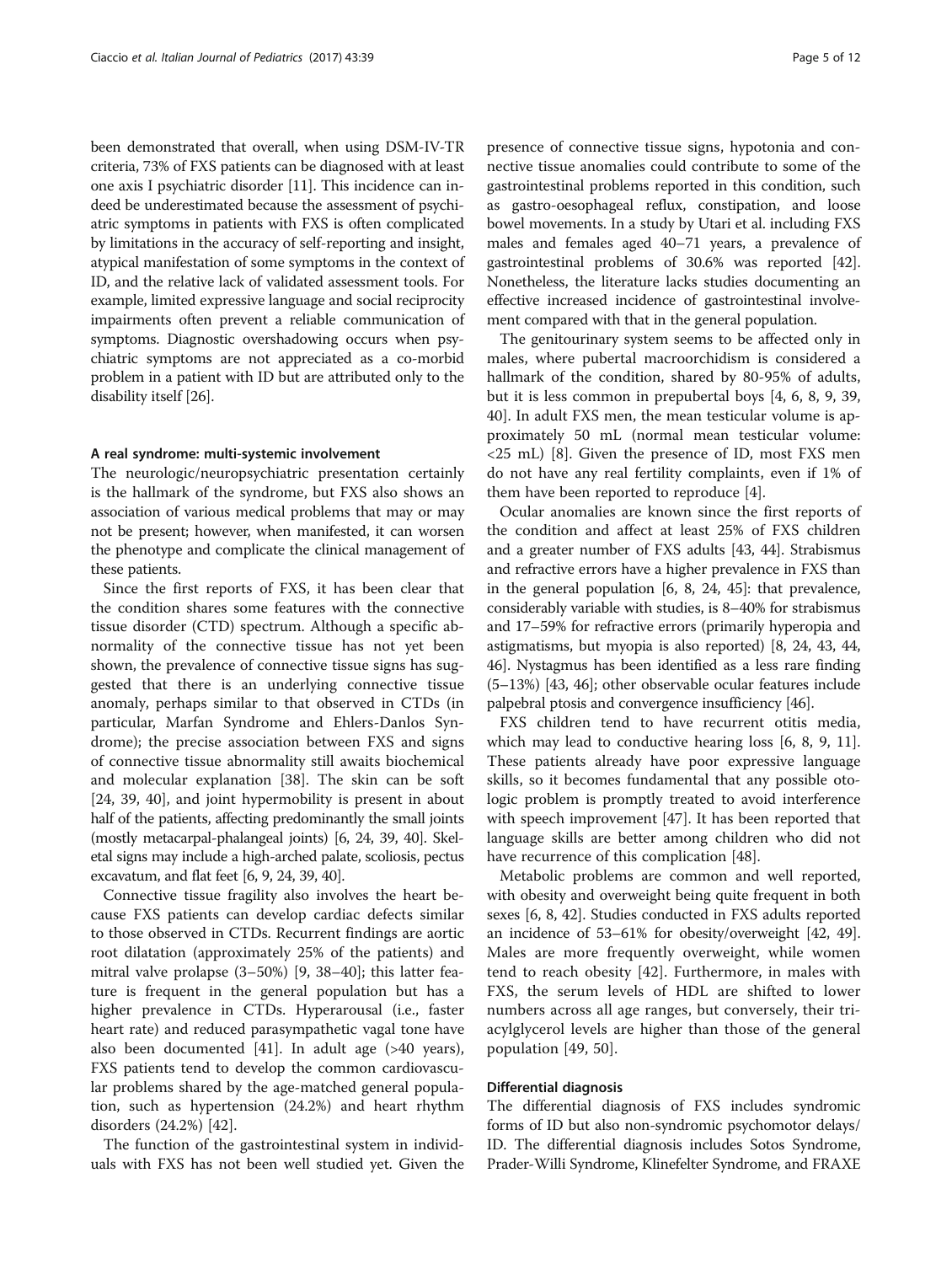[[6,](#page-9-0) [51](#page-10-0), [52](#page-10-0)]. These conditions share the following phenotypic features with FXS:

- Sotos Syndrome: ID, macrocephaly, behavioural problems, and epilepsy [[6](#page-9-0), [51](#page-10-0), [53\]](#page-10-0)
- Prader-Willi Syndrome: developmental delay, elements of facial appearance, sucking problems in neonatal age, obesity, and genital anomalies [\[6,](#page-9-0) [51,](#page-10-0) [54\]](#page-10-0)
- Klinefelter Syndrome: ID (20%) and genital anomalies [[51](#page-10-0)]
- FRAXE: ID (generally milder than FXS), language impairment, hyperactivity, and autistic behaviour [[6,](#page-9-0) [51\]](#page-10-0).

Angelman and Rett Syndromes may also be considered for the differential diagnosis, even if their typical presentation differs from that of FXS children. Shared features are ID, language impairment, and autistic behaviour. An Array-CGH can be performed to exclude cytogenetic rearrangements responsible for ID. When genetic testing is not helpful, isolated ID, autism, or ADHD must be considered [[52\]](#page-10-0).

# The FMR1 gene and FMRP: from triplet expansion to pathology

FXS is associated with a rare fragile and unsteady site on Xq27. This site, named FRAXA, was originally observed as a non-staining gap, break or constriction in the metaphase chromosomes placed under selective culture conditions, such as folic acid or thymidine deprivation [[2](#page-9-0), [55](#page-10-0), [56](#page-10-0)]. In 1991, an association between FXS and alterations of the FMR1 gene was identified, located at the FRAXA locus [[3](#page-9-0)]. The FMR1 gene product, FMRP, is involved in the regulation of post-transcriptional RNA metabolism, playing an important role in synaptic plasticity, dendrite and axon development, and underlying learning and memory. FMRP acts as an organizer of both mRNA transport (shuttle protein), targets mRNA translation (RNA-binding protein) and is involved in a feedback loop by controlling its own local protein levels [\[57\]](#page-11-0).

The absence of FMRP derives, in most cases, from a dynamic mutation consisting of variable expansion of a trinucleotide (CGG) repeat in the 5′ UTR of the FMR1 gene. The size of the CGG repeat in normal individuals ranges between 5 and 44, and it is usually stably transmitted throughout generations. Alleles with 45–54 repeats are defined as intermediate, borderline or "grey-zone" (GZ). Carriers of GZ alleles do not show an FXS phenotype but can present with peripheral neuropathy, ataxia, anxiety and/or depression, and clinical symptoms similar to those of Parkinson patients, including bradykinesia, rigidity, memory complaints, and a positive response to dopaminergic medications [[58](#page-11-0)]. PM carriers have a number of repeats that ranges from 55 to 200. PM

disorders were first identified in 1991 with the discovery of an increased incidence of early menopause (prior to the age of 40 years) in female carriers [[59\]](#page-11-0). Twenty percent of PM females manifest an FMR1-related POI [[6](#page-9-0)], while FXTAS occurs in PM males (rarely in females) and is characterized by late-onset, progressive cerebellar ataxia and intention tremor [\[6](#page-9-0), [60](#page-11-0)]. The necessary findings to confirm an FXTAS diagnosis are an FMR1 PM associated with an MRI showing white matter lesions in the middle cerebellar peduncles and/or brain stem (the major neuroradiologic sign) and intention tremor or gait ataxia (the two major clinical signs) [[6\]](#page-9-0). The prevalence of FXTAS is estimated to be 40–45% overall for males and 16% for females with PM older than 50 years [[60](#page-11-0), [61\]](#page-11-0). The incomplete penetrance of POI and FXTAS phenotypes makes it difficult to predict whether a carrier would develop one of the PM-associated conditions. A major role in determining this penetrance is certainly due to environmental and genetic/epigenetic factors that may influence the susceptibility to phenotype expression. These latter include CGG repeat length, FMR1 mRNA concentration, XCI, translation of the repeat sequence, and any genomic asset able to influence FMR1 expression [\[62\]](#page-11-0). In recent years, it has emerged that a low-normal repeat number may also have important clinical implications: a CGG number below 26 can be considered a risk factor for cognition disability and mental health problems [\[63](#page-11-0)]. Therefore, there is growing awareness that there is a fine homeostatic equilibrium of FMRP expression levels, so that both high and low numbers of CGG repeats could alter brain function and alleles previously considered benign (<26 or 45–54) may lead to neuropsychiatric manifestations; anyway those are preliminary data that still need to be confirmed by additional studies. In FXS patients, the CGG trait is expanded (FM), with a dimension greater than 200 repeats. This expansion results in transcription silencing and the consequent absence of FMRP, due to hypermethylation of the CpG islands adjacent to the expanded trinucleotide repeats and heterochromatin conformation of the FMR1 promoter region. Conversely, GZ and PM alleles are unmethylated.

The risk of a PM allele becoming an FM allele is correlated with the number of CGG trinucleotide repeats, with nearly all alleles with ≥100 repeats expanding to FM in the next generation when transmitted by the mother; when the PM is carried by the father, small increases in the trinucleotide repeats may occur in meiosis but typically do not result in FM [[6](#page-9-0), [64](#page-11-0), [65](#page-11-0)]. It has been estimated that 66% of maternal and paternal PM alleles change by one or more repeats in the offspring, even though with a significant difference in number of repeat expansions among maternal and paternal transmission: for alleles with <70 repeats, paternal alleles have a greater likelihood for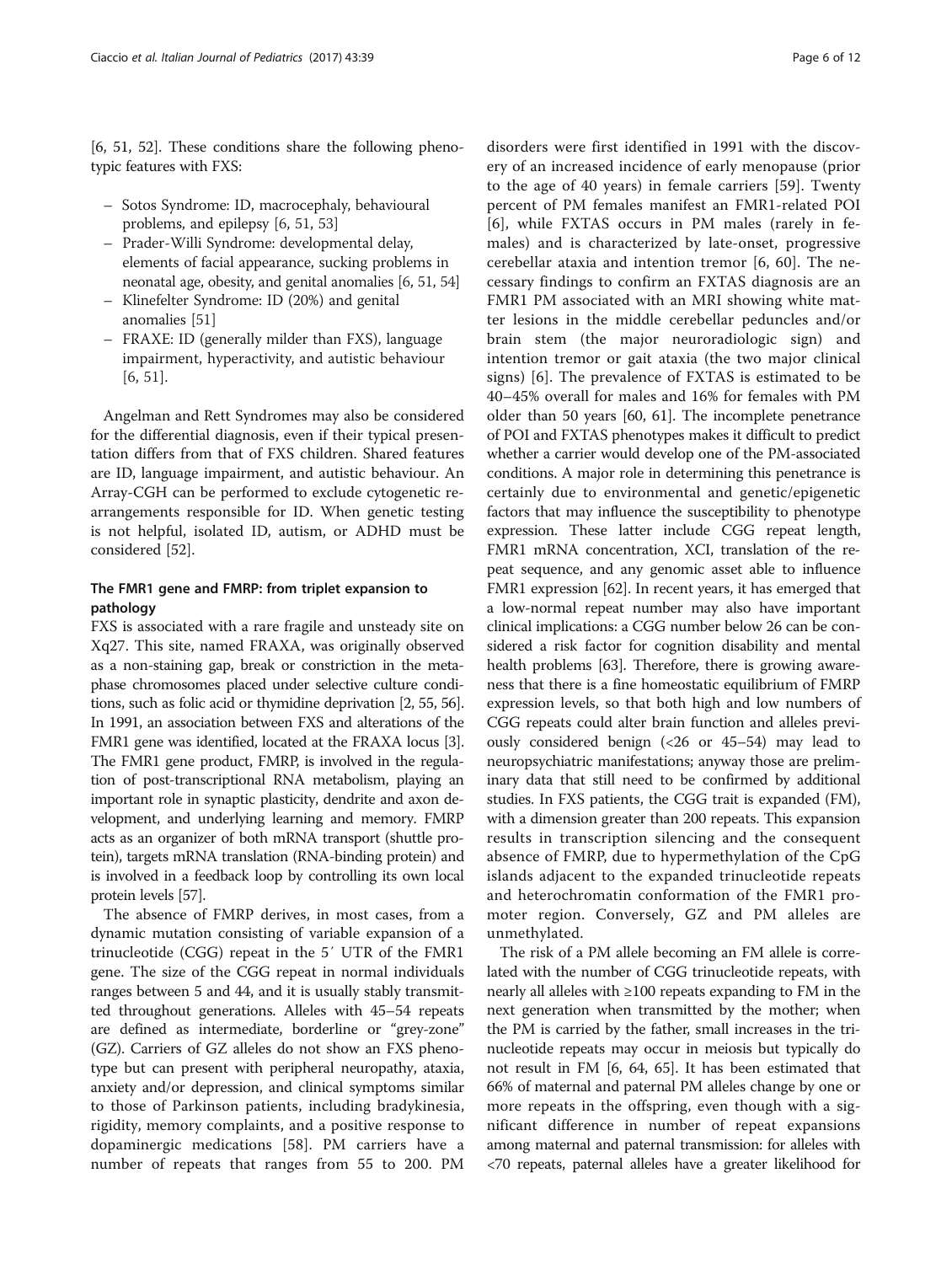instability; however, for larger alleles, maternal transmissions are more often unstable [\[64](#page-11-0)]. Approximately 17% of intermediate alleles are unstable, and maternal GZ alleles may evolve in PM (but not in FM) in future generations [[6](#page-9-0), [65](#page-11-0)]. Predictably, GZ alleles ranging from 50 to 54 repeats are less stable than those with <50 repeats and can more often evolve into PM ones [\[65\]](#page-11-0). Regarding normal-range alleles, 0.2% of maternal and 1.5% of paternal alleles exhibit an increasing size upon transmission [\[65](#page-11-0)].

Beyond CGG repeat size, one of the major factors influencing FMR1 stability is the presence of AGG triplets interspersed within the FMR1 repeated region. One or two AGG interruptions are usually interposed with CGG repeats in FMR1 (most commonly on the 5′ end of the repeat tract), and this occurs in 94% of the general population alleles [[66](#page-11-0)]. Conversely, FXS alleles containing long stretches of uninterrupted CGG triplets at the 3′ end usually do not show any AGG at the 5′ end [\[66](#page-11-0)]. Maternal alleles with no AGGs have the greatest risk for FM expansion, while the presence of even a single AGG significantly reduces this risk, especially for alleles with <70 repeats. When the repeat number exceeds 70 triplets, the allele shows high instability even when AGG interruptions are present, and when the CGGs expand beyond 90, AGG interruptions do not have any ability to block the triplet growth [\[64](#page-11-0)].

A decrease in CGG repeat number through generations, although rare, is also possible: retractions from FM to PM and from PM to normal size have both been widely reported, while retraction from FM to normal size appears to be sporadic [\[67](#page-11-0)–[69\]](#page-11-0). In a study by Nolin et al., by screening 1040 FMR1 pedigrees, repeat contraction had been observed in 2.3% of maternal and 5.7% of paternal transmissions [\[64](#page-11-0)]; previous work of the same research group had already shown a similar rate of contraction for maternal PM alleles (3,1%) [\[65\]](#page-11-0). Retraction occurs post zygotically because of an excision of a variable number of trinucleotides, resulting in a mosaic normal size/GZ/PM/FM [\[68](#page-11-0), [69\]](#page-11-0). Generally, mosaics have a higher percentage of the larger allele [[69](#page-11-0)].

Mosaicism is a source of phenotypic variability, and it can be observed in both sexes, with a higher incidence in males. The prevalence of mosaicism in FXS males largely varies among studies, in the range of 12–41% [\[6](#page-9-0), [67\]](#page-11-0). Both repeat-size mosaicism (e.g., FM/PM, FM/GZ) and methylation mosaicism have been described; in the latter, FM has varying degrees of methylation from tissue to tissue [\[6](#page-9-0), [68](#page-11-0)–[70\]](#page-11-0). Somatic FM/deletion mosaicism has also been reported because deletion can occur mitotically during embryonic cell divisions, usually before the 11th week, with the result of two distinct subpopulations of cells carrying the deletion and FM alleles [[71\]](#page-11-0).

In addition to the FMR1 promoter expansion, a small number of FXS cases (<1%) are caused by mutation in

the coding region or deletion of the FMR1 gene [\[6](#page-9-0)]. Mutations account for approximately 4% of FXS patients meeting the clinical criteria for FXS but with a normal range of CGG repeats [\[72](#page-11-0)]. Point, missense, nonsense, frameshift, and UTR region mutations have all been described [\[72](#page-11-0)–[75\]](#page-11-0). Some of the variants lately identified still require investigation to definitively classify them as pathological because the FMRP is sometimes still present to some degree in carriers [\[73](#page-11-0)]. In line with this genotype-phenotype correlation, a recent study by Teckan et al. showed that approximately 30–50% of all FMR1 missense SNPs could be associated with diseases using an in silico approach [\[75](#page-11-0)].

Another important issue to consider, when approaching a diagnosis in females, is X chromosome inactivation (XCI), consisting of the silencing of one of the two X chromosomes in mammalian females. Normally, XCI occurs randomly; however, under particular conditions, preferential XCI can be observed. In the case of FMR1 mutation carriers, if the mutated chromosome is preferentially inactivated, FMRP is produced by the normal allele, and the resulting phenotype would be less severe [[76](#page-11-0)].

# Diagnostic procedures

Initially, the diagnosis of FXS was based on the cytogenetic evaluation of the presence of FRAXA in peripheral blood lymphocytes (PBLs). However, this procedure was time consuming and difficult to interpret, required specific technical skills and was also unable to distinguish between FRAXA and the other neighbouring fragile sites on Xq [[55](#page-10-0)]. To overcome some of these limitations and improve the detection rate of FRAXA, fluorescence in situ hybridization (FISH) with DNA probes was then introduced [\[77](#page-11-0)].

Cytogenetic analyses were replaced by Southern blot analysis of DNA from peripheral blood after digestion with specific restriction endonucleases [[78](#page-11-0)], and finally by PCR. Southern blot analysis can detect all FMR1 alleles, including normal, PM, and FM, and can determine the methylation status of the FMR1 promoter region; however, it is time consuming, relatively expensive, and similarly to the previously used approaches, difficult to interpret. Standard PCR plus Southern blot analysis has been considered the gold standard for FMR1 molecular diagnosis for a long time, even if it provides a lowresolution estimation of the repeat number [\[66, 79, 80](#page-11-0)]. Standard PCR, based on the direct amplification of the CGG-repeat using flanking primers, is faster and highly sensitive to detect FMR1 repeats in the normal and PM range; however, it could only reveal alleles with up to  $\sim$ 300 repeats in males and up to  $\sim$ 160 repeats in females and it therefore fails to identify the large CGG expansions (e.g. more than 300 CGGs) [\[81](#page-11-0)].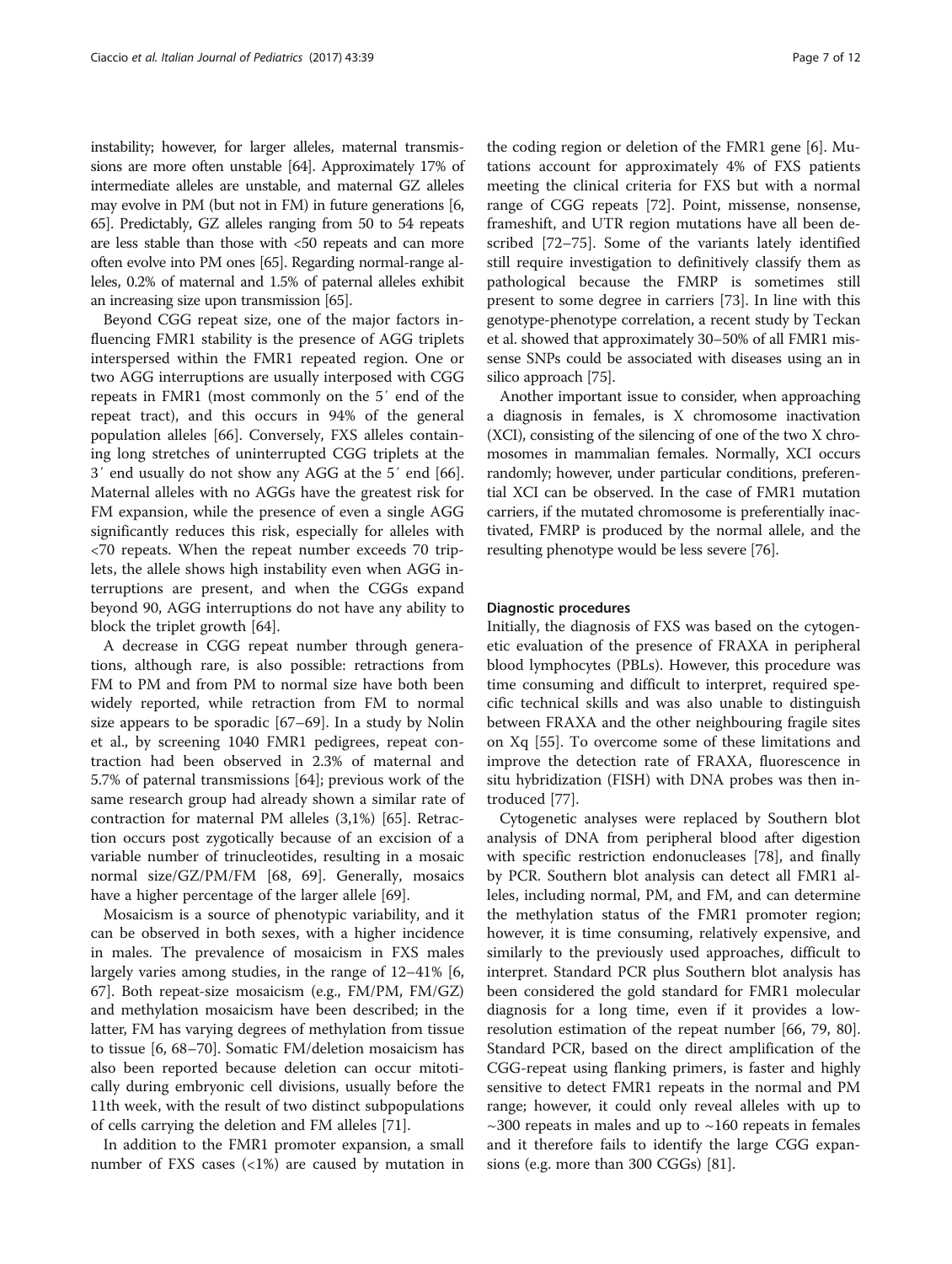The limitations of the PCR plus southern Blot technique lead to the development of new PCR-based procedures able to detect all FMR1 alleles. Triplet primed PCR (TP-PCR) was designed: it is a procedure in which the forward PCR primer is located upstream the CGG region and the other overlaps the CGG repeat and the adjacent unique sequence; after PCR cycles, the CGG repeat number can be determined by fragment sizing of PCR amplicons using capillary electrophoresis [\[66, 82\]](#page-11-0). TP-PCR is the evolution of previous PCR protocols; this procedure allows the simultaneous amplification of both the full-length FMR1 alleles (using PCR primers flanking the repeated region) and CGG triplets (using a third primer, complementary to the FMR1 triplet repeat region) in the same PCR reaction. TP-PCR-based procedures became the gold standard for the first level assessment of FXS and can detect the expanded allele even in mosaic fashion. This PCR based kit also allows the detection of AGG interruptions.

As the second-level analysis in the diagnostic flowchart, CGG methylation testing can be performed to evaluate FMRP silencing. Dedicated kits, such as the Methylation-Sensitive Long-Range PCR (MS-LR-PCR) kit, have been developed to measure the methylation fraction of each FMR1 allele, using DNA after digestion with methylation-sensitive restriction enzymes [\[83\]](#page-11-0). This approach is also very useful to identify those rare FM unmethylated males that are asymptomatic carriers of a pathologic allele [\[83\]](#page-11-0).

Finally, the finding of the loss of function mutations of FMR1 as causative of FXS prompted the development of specific molecular techniques. FMR1 sequence analysis and MLPA must therefore be offered to patients with a clinical phenotype highly suggestive of FXS but with a normal range of CGG repeats. Additional testing to identify intragenic deletions or duplications is required when PCR amplification fails, suggesting a possible exonic or whole-gene anomaly [\[6\]](#page-9-0).

# Prenatal FMR1 testing

FXS molecular tests are usually performed postnatally on PBLs in the presence of the appropriate clinical criteria described in the clinical section. Moreover, it is also possible to perform a prenatal test of FXS using LR-PCR-based protocols on DNA from either chorionic villi or amniocytes. Currently, according to ACMG (American College of Medical Genetics) and ACOG (American Congress of Obstetricians and Gynaecologists) guidelines, FMR1 prenatal testing should be offered to couples with a personal or familial history of the following:

- 1. FXS- or FX-related disorders
- 2. Unexplained ID or developmental delay
- 3. Isolated cognitive impairment
- 4. Autism
- 5. Idiopathic familiar POI or elevated FSH at age <40 years
- 6. Isolated cerebellar ataxia with tremor

In addition, given the high incidence of FXS in the general population, a consistent number of genetic health professionals have supported prenatal testing for all women who request the analysis, regardless of their personal/familial history [[84\]](#page-11-0). However, it should be taken into consideration that FMR1 test interpretation could be complicated by different problems; in particular, the presence of GZ alleles is very difficult to be interpreted and counselled because the risk of expansion, although very low, cannot be excluded [\[76](#page-11-0)]. The prenatal findings of FM females are also complex because the XCI pattern can modify the clinical phenotype. Moreover, the presence of post-zygotic mosaicism can complicate the diagnosis. This phenomenon can generate false results, especially in prenatal screening, because the clinical phenotype of the proband would not be available until birth.

Finally, it has been suggested that GZ and PM carriers with a positive family history of FX-associated disorders are at higher risk of expansion [\[65](#page-11-0)]. This is at least partly due to the presence and number of AGG interruptions in the parental allele. AGG trinucleotide repeats genotyping can be therefore offered to determine the number and location of AGG trinucleotide interruptions within the tract of CGG repeats of FMR1, particularly in female carriers of a GZ or a small PM allele [[6,](#page-9-0) [65, 85\]](#page-11-0).

Considering all of these issues, for couples who request FXS screening, the ideal test should be proposed in the preconception period: this could be advantageous because the couple will be allowed to make conscious reproductive decisions. In addition, the parents would also receive useful information for their personal health. Indeed, the identification of premutated females (which are at risk for POI) may allow a more effective reproductive intervention in those desiring a pregnancy.

Newborn screening for FXS has been proposed [\[86, 87](#page-11-0)], even if its application remains controversial. Although FXS is a relatively frequent disorder, and there would be the possibility to apply a quite sensitive and specific test, a real benefit of testing is lacking because there is no specific therapy currently to treat children, and treatment is essentially symptom based. In 2014, Godler et al. proposed a screening protocol where FMR1 methylation analysis would be used as the first-line test to selectively identify only FM carriers, followed by a triple-primed CGG-based test to confirm the positive results [\[87\]](#page-11-0). Nonetheless, to date, newborn screening for FXS is not performed in any country. The quest for a blood-based biomarker of FXS is currently underway [[74](#page-11-0)]. Finding a simple and low-cost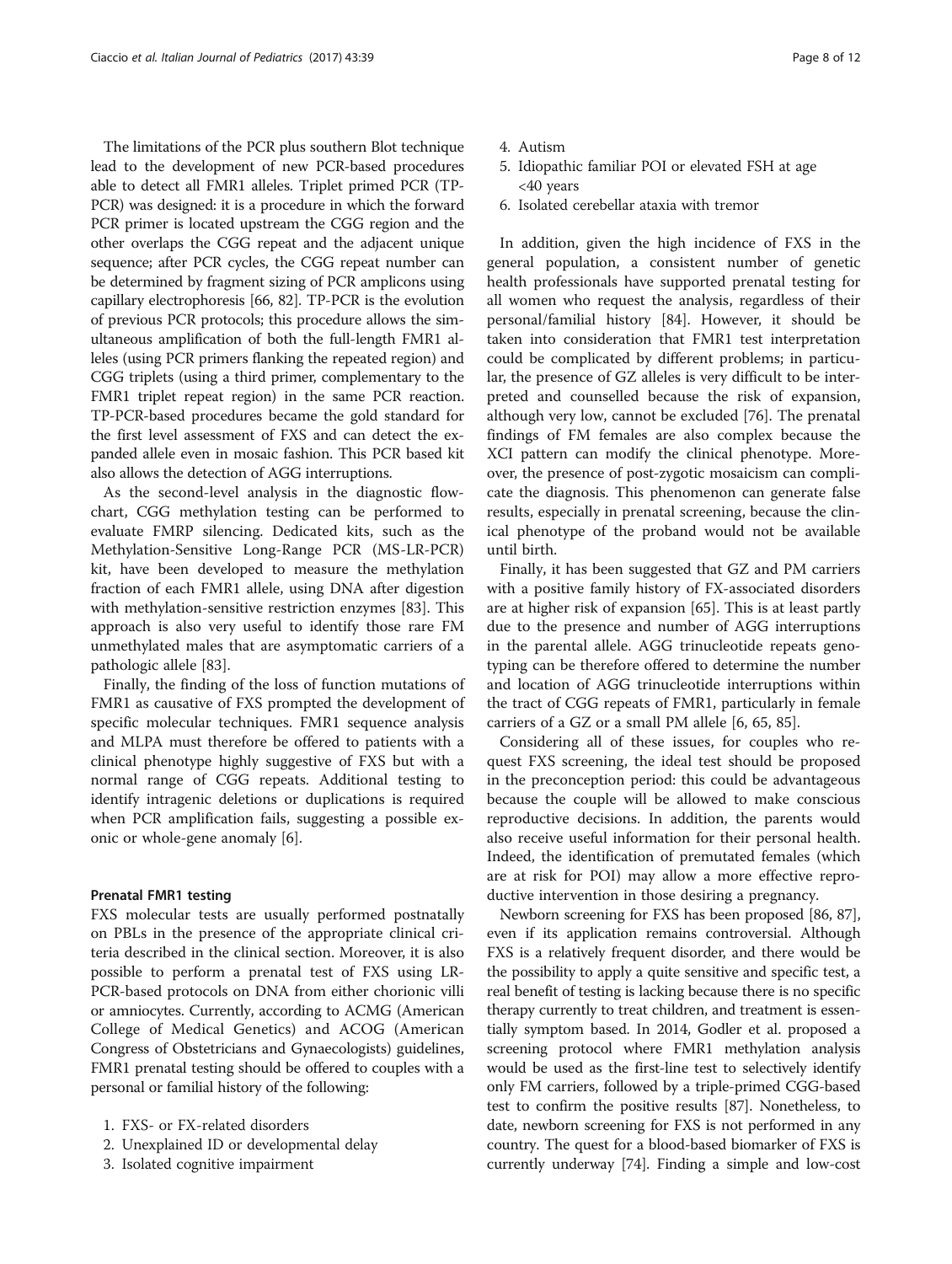biochemical test would pave the way to include an FXS test in routine newborn screening.

# Patient management: therapeutic strategies and social issues

FXS emerges as a complex disease with a primary neuropsychiatric involvement but potentially affects more than one apparatus, therefore needing a large-scale intervention able to address all the physical, psychological and social implications of the disease. Treatment plans should be individualized based on the symptoms and age-related comorbidities of each individual. Speech and language therapy must be recommended to children, especially in that with early diagnosis. Most males show in fact moderate to severe delay in communication skills, while the communication skills of females are considerably less affected [[48](#page-10-0)]. Behavioural therapy is another useful tool that helps normalize some of the symptoms, and it has been reported to be an effective approach for aggression in 71% of patients [[37](#page-10-0)]. Therapy techniques that have been validated for autism are often helpful for FXS but must be modified based on the particular ASD features in FXS phenotype [[88](#page-11-0)]. Physical therapy is needed in some cases, and occupational therapy must be offered to adults. A study by Martin et al., collecting males and females with FXS aged 0–63, showed that 72% of males and 47% of females receive one or more non-pharmacological therapy service [[89](#page-11-0)]. The most common service for both males and females is speech–language therapy (68% males, 42% females), followed by occupational therapy (59% males, 30% females), physical therapy (25% males, 10% females), and behaviour management therapy (21% males, 6% females). Overall, males are more likely to receive therapy services as well as a greater number of services than females. All these strategies are mostly adopted during childhood and an age-related decline of therapies occurs for both males and females, with the use of services peaking by 11 years and essentially non-existent after the age of 20 [\[89](#page-11-0)].

Pharmacologic therapy may be recommended to improve behaviour problems (such as aggression, anxiety, hyperactivity, problems with impulse control, and poor attention span) and also to treat more severe disorders, such as ADHD or depression [\[8](#page-10-0), [52](#page-10-0)]. The most common classes of medication used by FXS patients are selective serotonin reuptake inhibitors (SSRIs) and atypical antipsychotics, with SSRIs use being more common among females than males [[90](#page-11-0)]. In approximately 60% of patients, drug treatment for psychological issues helped the remission of some symptoms; in particular, stimulants can be used to improve attention and hyperactivity, SSRIs for anxiety, alpha-agonists for hyperactivity and overarousal, and antipsychotics for irritable and aggressive behaviours [\[91\]](#page-11-0). Drugs should anyway always be

combined with non-pharmacological strategy to reach the best outcome. For ADHD in particular, it has been demonstrated that the early diagnosis and treatment play a role in improving both concurrent and long-term social functioning [[33](#page-10-0)].

Lithium has been proposed as possible treatment, and in 2008, a pilot add-on trial has been conducted to evaluate the safety and efficacy of this drug in FXS patients. The results showed a significant improvement in hyperactivity, inappropriate speech, aggression, abnormal vocalizations, self-abuse, work refusal, outbursts, over-emotionality, anxiety, mood swings, tantrums, perseveration, crying, and maladaptive behaviour after 2 months of treatment [\[92\]](#page-11-0). Scores on the Clinical Global Improvement Scale were also significantly enhanced, and positive responses were distributed across all the age ranges of the study cohort, suggesting that both children and young adults with FXS can benefit from lithium treatment [[92](#page-11-0)].

New targeted treatments for FXS (mGluR5 antagonists, GABA A and B agonists, minocycline) are now being studied. In Fmr1 knockout (KO) mice, the glutamatergic receptors signalling and/or localization is enhanced. New studies that try to reduce excitatory neurotransmission by antagonism of group I metabotropic glutamate receptors (mGluRs), particularly mGluR5, are still underway [\[93\]](#page-11-0). By now, studies conducted on Fmr1 KO mice demonstrated that the reduction of mGluR5 levels can normalize protein synthesis, dendritic spines, and some behaviour [[94](#page-11-0)]. In FXS, an insufficient inhibitory GABAergic function has also been reported. A positive modulation of GABA(A) receptors has been demonstrated to improve some behavioural and neurophysiological alterations in Fmr1 KO mice [[95](#page-11-0)]. Drugs modulating GABA signalling could therefore be an effective therapy. Minocycline is an FDAapproved treatment for acne and is known to have inhibitory effects on matrix metalloproteinase-9 activity. It is currently under study for FXS treatment and seems to have its greatest effect in young children, where it strengthens synaptic connections and enhances cognitive development [\[96\]](#page-11-0).

Moreover, specific pharmacological intervention is needed to address common complications, such as epilepsy, metabolic disorders and hypertension.

Going beyond treatment, an important issue to consider in the management of FXS patients is the psychological health of their parents and caregivers; both have to take care of these complicated patients in different ways, and both have been proven to suffer psychological consequences.

Although a diagnosis of FXS is beneficial to the family for establishing the reason why a child has cognitive deficits and/or behavioural problems, all the family members have to cope with the disease and the derived stress. Mental and physical health problems especially affect families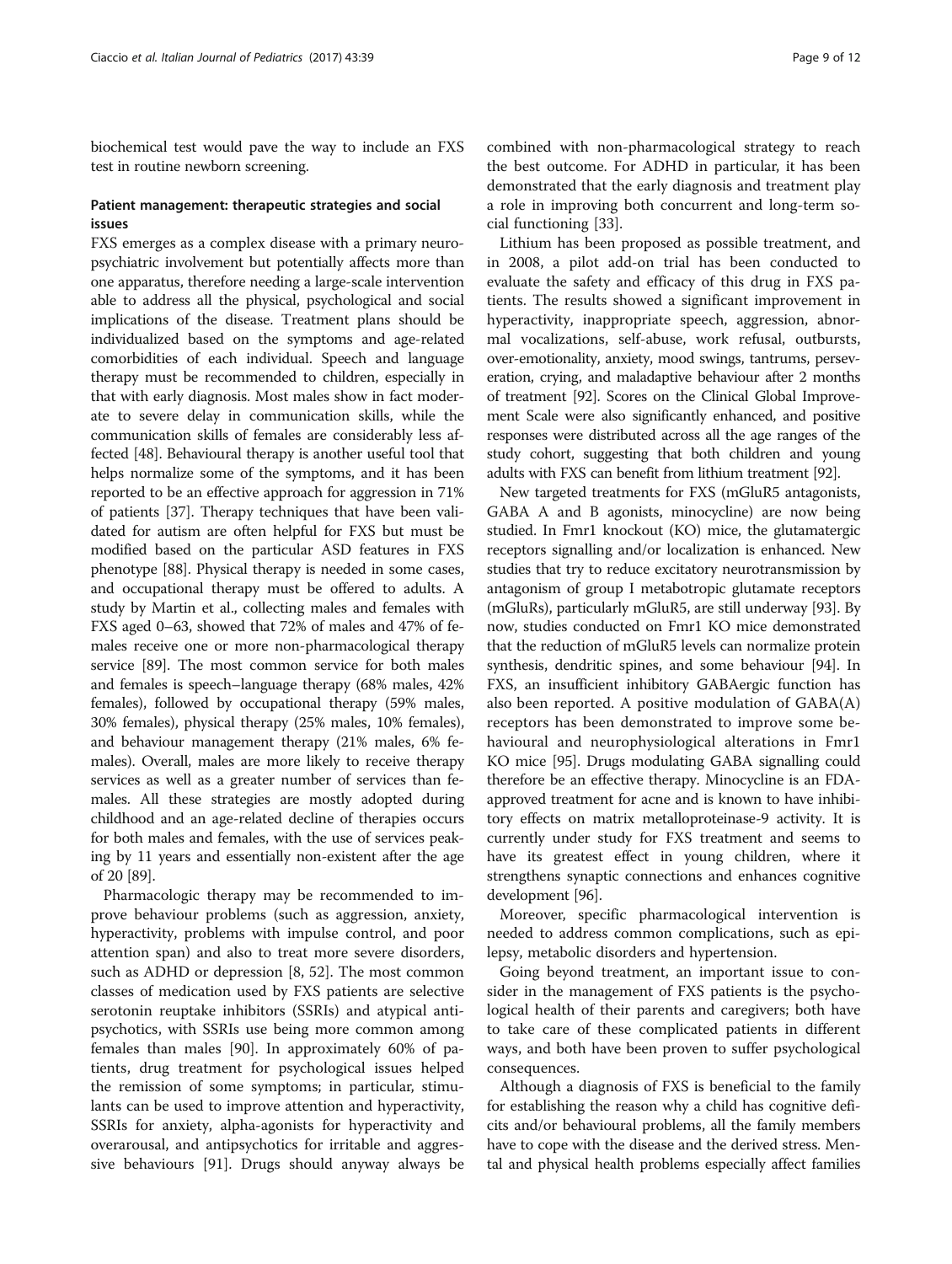<span id="page-9-0"></span>with higher stress levels, and these families often have an impaired ability to manage the difficult behaviours and physical problems of their children. This leads to an increased need for intervention with caregivers at the family level [\[37](#page-10-0)]. On the other hand, caregivers of patients with FXS are more likely to develop comorbidities such as anxiety, depression, stress, and sleep disorders than the caregivers of patients without FXS and are also more likely to receive medications for these conditions [\[97, 98](#page-11-0)].

Despite the relatively low incidence of FXS, this disease has a significant impact on parents, caregivers and entire society within which the patient lives. The poor social functioning of FXS individuals, together with the need for medication and non-pharmacological intervention, has important consequences in terms of the costs and resources employed. The percentage of working FXS patients varies largely with studies, in the range of 20–70%, with females being more frequently employed than males [[97](#page-11-0), [98](#page-11-0)]. Predictably, the higher functioning employed group of FXS patients also has lower direct healthcare costs [[98](#page-11-0)]. It has been estimated that the economic burden of FXS in Europe is significant, with a mean annual cost per patient reaching up to €58,862 [[97\]](#page-11-0). The patient cost is even higher in the USA, where it has been estimated to be as high as \$14,677 every month [\[98\]](#page-11-0).

# Conclusions

FXS is a well-known condition; however, most of the studies thus far have focused on its neuropsychiatric features. This review was aimed to provide an extensive overview of both the clinical and molecular features of this syndrome. Unfortunately, some of the studies cited in this work have limitations, such as the paucity of patients enrolled and the bias due to the collection of data in a single-country population, which may not be representative of the average global FXS population. Most of the studies collected focus on FXS children; however, in recent years, insight into the adult presentation of the disease has progressively increased. Furthermore, only a few studies have been conducted including non-Caucasian populations. Pharmacological treatment in FXS is essentially symptom based, but the growing understanding of the molecular and biological mechanisms of the disease are paving the way to targeted therapy, which might reverse the effects of FMRP deficiency and be a real cure for the disease itself, not just its symptoms.

# Abbreviations

ACMG: American College of Medical Genetics; ACOG: American Congress of Obstetricians and Gynecologists; ADHD: Anxiety disorder/hyperactivity disorder; ASD: Autism spectrum disorder; CTDs: Connective tissue disorders; FM: Full mutation; FXS: Fragile X syndrome; FXTAS: Fragile X-associated tremor/ataxia syndrome; GZ: Grey-zone; ID: Intellectual disability; IQ: Intellective quotient; mGluRs: Metabotropic glutamate receptors; MRI: Magnetic resonance imaging; MS-LR-PCR: Methylation-sensitive long-range PCR; PBLs: Peripheral blood lymphocytes; PM: Permutation; POI: Primary ovarian failure; SSRIs: Selective serotonin reuptake inhibitors; XCI: X chromosome inactivation

#### Acknowledgements

We thank the patient and the parents of the patient for their kind consent for image publication. We also thank Dr. Arianna Tucci and Dr. Giulietta Scuvera for their support during the writing of the manuscript.

#### Funding

This review was partially supported by a grant received from the Italian Ministry of Health (Fondazione IRCCS Ca' Granda Ospedale Maggiore Policlinico – Fonndi Ricerca Corrente 2016 850/01).

#### Availability of data and materials

The data and materials used are included in the review.

# Authors' contributions

CC, LF and ST wrote the first draft of the manuscript. DM, MM and SE supervised and critically revised the manuscript. All authors have read and approved the final manuscript.

#### Competing interests

The authors declare that they have no competing interests.

#### Consent for publication

Informed consent has been obtained from the parents of the patient for image publication.

#### Ethics approval and consent to participate

All the studies mentioned in this review have been approved by the Ethics Committee, and written informed consent has been obtained by all the participants.

# Publisher's Note

Springer Nature remains neutral with regard to jurisdictional claims in published maps and institutional affiliations.

#### Author details

<sup>1</sup> Pediatric Highly Intensive Care Unit, Department of Pathophysiology and Transplantation, University of Milan, Fondazione IRCCS Ca' Granda Ospedale Maggiore Policlinico, Via Commenda 9, 20122 Milan, Italy. <sup>2</sup>Division of Pathology, Department of Pathophysiology and Transplantation, University of Milan, Fondazione IRCCS Ca' Granda Ospedale Maggiore Policlinico, Milan, Italy. <sup>3</sup>Pediatric Clinic, Department of Surgical and Biomedical Sciences, Università degli Studi di Perugia, Piazza Lucio Severi 1, Loc. S. Andrea delle Fratte, 06132 Perugia, Italy.

# Received: 23 October 2016 Accepted: 7 April 2017 Published online: 19 April 2017

#### References

- 1. Martin JP, Bell J. A pedigree of mental defect showing sex-linkage. J Neurol Psychiatry. 1943;6(3–4):154–7.
- 2. Lubs HA. A marker X chromosome. Am J Hum Genet. 1969;21(3):231–44.
- 3. Verkerk AJ, Pieretti M, Sutcliffe JS, Fu YH, Kuhl DP, Pizzuti A, Reiner O, Richards S, Victoria MF, Zhang F, Eussen BE, van Ommen GJB, Blonden LAJ, Riggins GJ, Chastain JL, Kunst CB, Galjaard H, Caskey CT, Nelson DL, Oostra BA, Warren ST. Identification of a gene (FMR-1) containing a CGG repeat coincident with a breakpoint cluster region exhibiting length variation in fragile X syndrome. Cell. 1991;65(5):905–14.
- 4. Hagerman RJ, Hagerman PJ. Fragile X Syndrome: diagnosis, treatment and research. Baltimore: The John Hopkins University Press; 2002.
- 5. Hunter J, Rivero-Arias O, Angelov A, Kim E, Fotheringham I, Leal J. Epidemiology of fragile X syndrome: a systematic review and meta-analysis. Am J Med Genet A. 2014;164A(7):1648–58.
- 6. Saul RA, Tarleton JC. FMR1-related disorders. Gene reviews. 1998 Jun 16 [Updated 2012 Apr 26]. In: Pagon RA, Adam MP, Ardinger HH, et al., editors. GeneReviews® [Internet]. Seattle: University of Washington; 1993–2016. Available from: [http://www.ncbi.nlm.nih.gov/books/NBK1384/GeneReviews.](http://www.ncbi.nlm.nih.gov/books/NBK1384/GeneReviews) Accessed 17 Aug 2016.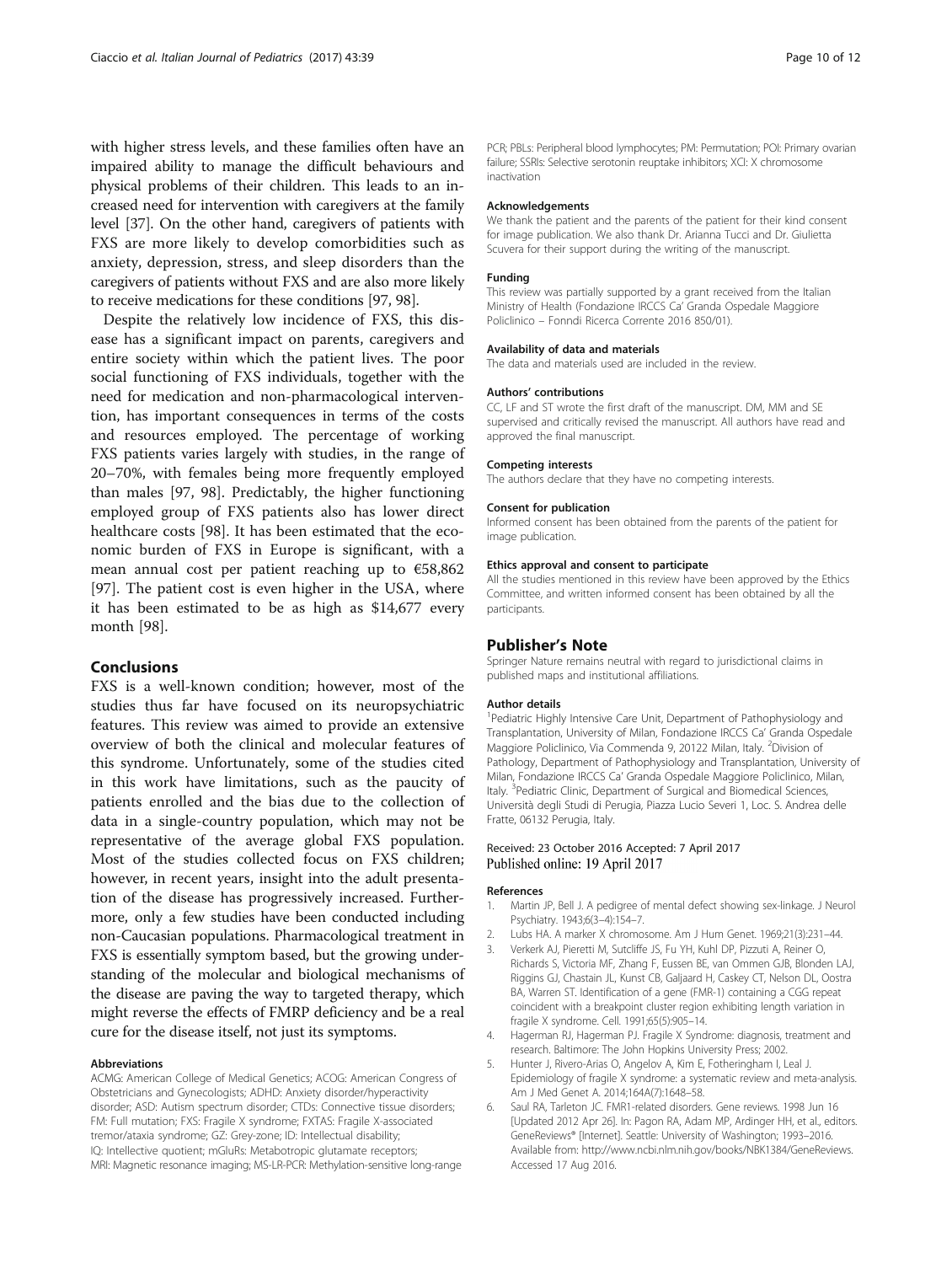- <span id="page-10-0"></span>7. Cronister A, Teicher J, Rohlfs EM, Donnenfeld A, Hallam S. Prevalence and instability of fragile X alleles: implications for offering fragile X prenatal diagnosis. Obstet Gynecol. 2008;111(3):596–601.
- 8. Hersh JH, Saul RA. Committee on Genetics. Health supervision for children with fragile X syndrome. Pediatrics. 2011;127(5):994–1006.
- 9. Lachiewicz AM, Dawson DV, Spiridigliozzi GA. Physical characteristics of young boys with fragile X syndrome: reasons for difficulties in making a diagnosis in young males. Am J Med Genet. 2000;92(4):229–36.
- 10. Heulens I, Suttie M, Postnov A, De Clerck N, Perrotta CS, Mattina T, Faravelli F, Forzano F, Kooy RF, Hammond P. Craniofacial characteristics of fragile X syndrome in mouse and man. Eur J Hum Genet. 2013;21(8):816–23.
- 11. Alanay Y, Unal F, Turanli G, Alikaşifoğlu M, Alehan D, Akyol U, Belgin E, Sener C, Aktaş D, Boduroğlu K, Utine E, Volkan-Salanci B, Ozusta S, Genç A, Başar F, Sevinç S, Tunçbilek E. A multidisciplinary approach to the management of individuals with fragile X syndrome. J Intellect Disabil Res. 2007;51(Pt2):151–61.
- 12. Garber KB, Visootsak J, Warren ST. Fragile X syndrome. Eur J Hum Genet. 2008;16:666–72.
- 13. Musumeci SA, Hagerman RJ, Ferri R, Bosco P, Dalla Bernardina B, Tassinari CA, De Sarro GB, Elia M. Epilepsy and EEG findings in males with fragile X syndrome. Epilepsia. 1999;40(8):1092–9.
- 14. Kaufmann WE, Abrams MT, Chen W, Reiss AL. Genotype, molecular phenotype, and cognitive phenotype: correlations in fragile X syndrome. Am J Med Genet. 1999;83:286–95.
- 15. Schneider A, Seritan A, Tassone F, Rivera SM, Hagerman R, Hessl D. Psychiatric features in high-functioning adult brothers with fragile X spectrum disorders. Prim Care Companion CNS Disord. 2013;15:2.
- 16. Berry-Kravis E, Raspa M, Loggin-Hester L, Bishop E, Holiday D, Bailey DB. Seizures in fragile X syndrome: characteristics and comorbid diagnoses. Am J Intellect Dev Disabil. 2010;115(6):461–72.
- 17. Bailey Jr DB, Raspa M, Olmsted M, Holiday DB. Co-occurring conditions associated with FMR1 gene variations: findings from a national parent survey. Am J Med Genet A. 2008;146A(16):2060–9.
- 18. Heard TT, Ramgopal S, Picker J, Lincoln SA, Rotenberg A, Kothare SV. EEG abnormalities and seizures in genetically diagnosed Fragile X syndrome. Int J Dev Neurosci. 2014;38:155–60.
- 19. Meguid NA, Fahim C, Sami R, Nashaat NH, Yoon U, Anwar M, El-Dessouky HM, Shahine EA, Ibrahim AS, Mancini-Marie A, Evans AC. Cognition and lobar morphology in full mutation boys with fragile X syndrome. Brain Cogn. 2012;78(1):74–84.
- 20. Hinton VJ, Brown WT, Wisniewski K, Rudelli RD. Analysis of neocortex in three males with the fragile X syndrome. Am J Med Genet. 1991;41(3): 289–94.
- 21. Galvez R, Greenough WT. Sequence of abnormal dendritic spine development in primary somatosensory cortex of a mouse model of the fragile X mental retardation syndrome. Am J Med Genet A. 2005;135(2):155–60.
- 22. Hall SS, Dougherty RF, Reiss AL. Profiles of aberrant white matter microstructure in fragile X syndrome. Neuroimage Clin. 2016;11:133–8.
- 23. Roberts JE, McCary LM, Shinkareva SV, Bailey Jr DB. Infant development in fragile X syndrome: cross-syndrome comparisons. J Autism Dev Disord. 2016;46(6):2088–99.
- 24. Arvio M. Fragile-X syndrome-a 20-year follow-up study of male patients. Clin Genet. 2016;89(1):55–9.
- Brown WT, Friedman E, Jenkins EC, Brooks J, Wisniewski K, Raguthu S, French JH. Association of fragile X syndrome with autism. Lancet. 1982; 1(8263):100.
- 26. Wadell PM, Hagerman RJ, Hessl DR. Fragile X syndrome: psychiatric manifestations, assessment and emerging therapies. Curr Psychiatry Rev. 2013;9(1):53–8.
- 27. Talisa VB, Boyle L, Crafa D, Kaufmann WE. Autism and anxiety in males with fragile X syndrome: an exploratory analysis of neurobehavioral profiles from a parent survey. Am J Med Genet A. 2014;164A(5):1198–203.
- 28. Hartley SL, Wheeler AC, Mailick MR, Raspa M, Mihaila I, Bishop E, Bailey DB. Autism symptoms across adulthood in Men with fragile X syndrome: a cross-sectional analysis. J Autism Dev Disord. 2015;45(11):3668–79.
- 29. Abbeduto L, McDuffie A, Thurman AJ. The fragile X syndrome-autism comorbidity: What do we really know? Front Genet. 2014;5:355.
- 30. Wheeler AC, Mussey J, Villagomez A, Bishop E, Raspa M, Edwards A, Bodfish J, Bann C, Bailey Jr DB. DSM-5 changes and the prevalence of parentreported autism spectrum symptoms in Fragile X syndrome. J Autism Dev Disord. 2015;45(3):816–29.
- 31. Sullivan K, Hatton D, Hammer J, Sideris J, Hooper S, Ornstein P, Bailey Jr D. ADHD symptoms in children with FXS. Am J Med Genet A. 2006;140:2275–88.
- 32. Grefer M, Flory K, Cornish K, Hatton D, Roberts J. The emergence and stability of attention deficit hyperactivity disorder in boys with fragile X syndrome. J Intellect Disabil Res. 2016;60(2):167–78.
- 33. Chromik LC, Quintin EM, Lepage JF, Hustyi KM, Lightbody AA, Reiss AL. The influence of hyperactivity, impulsivity, and attention problems on social functioning in adolescents and young adults with Fragile X syndrome. J Atten Disord. 2015, PMID: 25731183 [Epub ahead of print].
- 34. Cordeiro L, Ballinger E, Hagerman R, Hessl D. Clinical assessment of DSM-IV anxiety disorders in fragile X syndrome: prevalence and characterization. J Neurodev Disord. 2011;3(1):57–67.
- 35. Oakes A, Thurman AJ, McDuffie A, Bullard LM, Hagerman RJ, Abbeduto L. Characterising repetitive behaviours in young boys with fragile X syndrome. J Intellect Disabil Res. 2016;60(1):54–67.
- 36. Kronk R, Bishop EE, Raspa M, Bickel JO, Mandel DA, Bailey Jr DB. Prevalence, nature, and correlates of sleep problems among children with fragile X syndrome based on a large scale parent survey. Sleep. 2010;33(5):679–87.
- 37. Wheeler AC, Raspa M, Bishop E, Bailey Jr DB. Aggression in fragile X syndrome. J Intellect Disabil Res. 2016;60(2):113–25.
- 38. Sreeram N, Wren C, Bhate M, Robertson P, Hunter S. Cardiac abnormalities in the fragile X syndrome. Br Heart J. 1989;61(3):289–91.
- 39. Davids JR, Hagerman RJ, Eilert RE. Orthopaedic aspects of fragile-X syndrome. J Bone Joint Surg Am. 1990;72:889–96.
- 40. Pyeritz RE, Stamberg J, Thomas GH, Bell BB, Zahka KG, Bernhardt BA. The marker Xq28 syndrome ("fragile-X SYndrome") in a retarded man with mitral valve prolapse. Johns Hopkins Med J. 1982;151:231–7.
- 41. Klusek J, Roberts JE, Losh M. Cardiac autonomic regulation in autism and Fragile X syndrome: a review. Psychol Bull. 2015;41(1):141–75.
- 42. Utari A, Adams E, Berry-Kravis E, Chavez A, Scaggs F, Ngotran L, Boyd A, Hessl D, Gane LW, Tassone F, Tartaglia N, Leehey MA, Hagerman RJ. Aging in fragile X syndrome. J Neurodev Disord. 2010;2(2):70–6.
- 43. Maino DM, Wesson M, Schlange D, Cibis G, Maino JH. Optometric findings in the fragile X syndrome. Optom Vis Sci. 1991;68(8):634–40.
- 44. Hatton DD, Buckley E, Lachiewicz A, Roberts J. Ocular status of boys with fragile X syndrome: a prospective study. J AAPOS. 1998;2(5):298–302.
- 45. Van Splunder J, Stilma JS, Evenhuis HM. Visual performance in specific syndromes associated with intellectual disability. Eur J Ophthalmol. 2003; 13(6):566–74.
- King RA, Hagerman RJ, Houghton M. Ocular findings in fragile X syndrome. Dev Brain Dysfunct. 1995;8(4–6):223–9.
- 47. Kidd SA, Lachiewicz A, Barbouth D, Blitz RK, Delahunty C, McBrien D, Visootsak J, Berry-Kravis E. Fragile X syndrome: a review of associated medical problems. Pediatrics. 2014;134(5):995–1005.
- 48. Badran HS, Abulnasr KM, Abd El Hameed Nasser S. Effect of recurrent otitis media on language profile in children with fragile x syndrome. Clin Med Insights Ear Nose Throat. 2013;6:1–7.
- 49. Lisik MZ, Gutmajster E, Sieroń AL. Low levels of HDL in fragile X syndrome patients. Lipids. 2016;51(2):189–92.
- 50. Berry-Kravis E, Levin R, Shah H, Mathur S, Darnell JC, Ouyang B. Cholesterol levels in fragile X syndrome. Am J Med Genet A. 2015;167A(2):379–84.
- 51. Saldarriaga W, Tassone F, González-Teshima LY, Forero-Forero JV, Ayala-Zapata S, Hagerman R. Fragile X syndrome. Colomb Med (Cali). 2014;45(4):190–8.
- 52. Wiesner GL, Cassidy SB, Grimes SJ, Matthews AL, Acheson LS. Clinical consult: developmental delay/fragile X syndrome. Prim Care. 2004;31(3):621–5. x. Review.
- 53. Tatton-Brown K, Cole TRP, Rahman N. Sotos syndrome. Gene reviews. 2004 Dec 17 [Updated 2015 Nov 19]. In: Pagon RA, Adam MP, Ardinger HH, et al., editors. GeneReviews® [Internet]. Seattle: University of Washington; 1993–2016. Available from: [http://www.ncbi.nlm.nih.gov/books/NBK1479.](http://www.ncbi.nlm.nih.gov/books/NBK1479) Accessed 17 Aug 2016.
- 54. Driscoll DJ, Miller JL, Schwartz S, Cassidy SB. Prader-Willi syndrome. Gene reviews. 1998 Oct 6 [Updated 2016 Feb 4]. In: Pagon RA, Adam MP, Ardinger HH, et al., editors. GeneReviews® [Internet]. Seattle: University of Washington; 1993–2016. Available from: [http://www.ncbi.nlm.nih.gov/](http://www.ncbi.nlm.nih.gov/books/NBK1330) [books/NBK1330](http://www.ncbi.nlm.nih.gov/books/NBK1330). Accessed 17 Aug 2016.
- 55. Sutherland GR. Fragile sites on human chromosomes: demonstration of their dependence on the type of tissue culture medium. Science. 1977; 197(4300):265–6.
- 56. Hecht F, Sutherland GR. Detection of fragile sites on human chromosomes. Clin Genet. 1985;28(1):95–6.